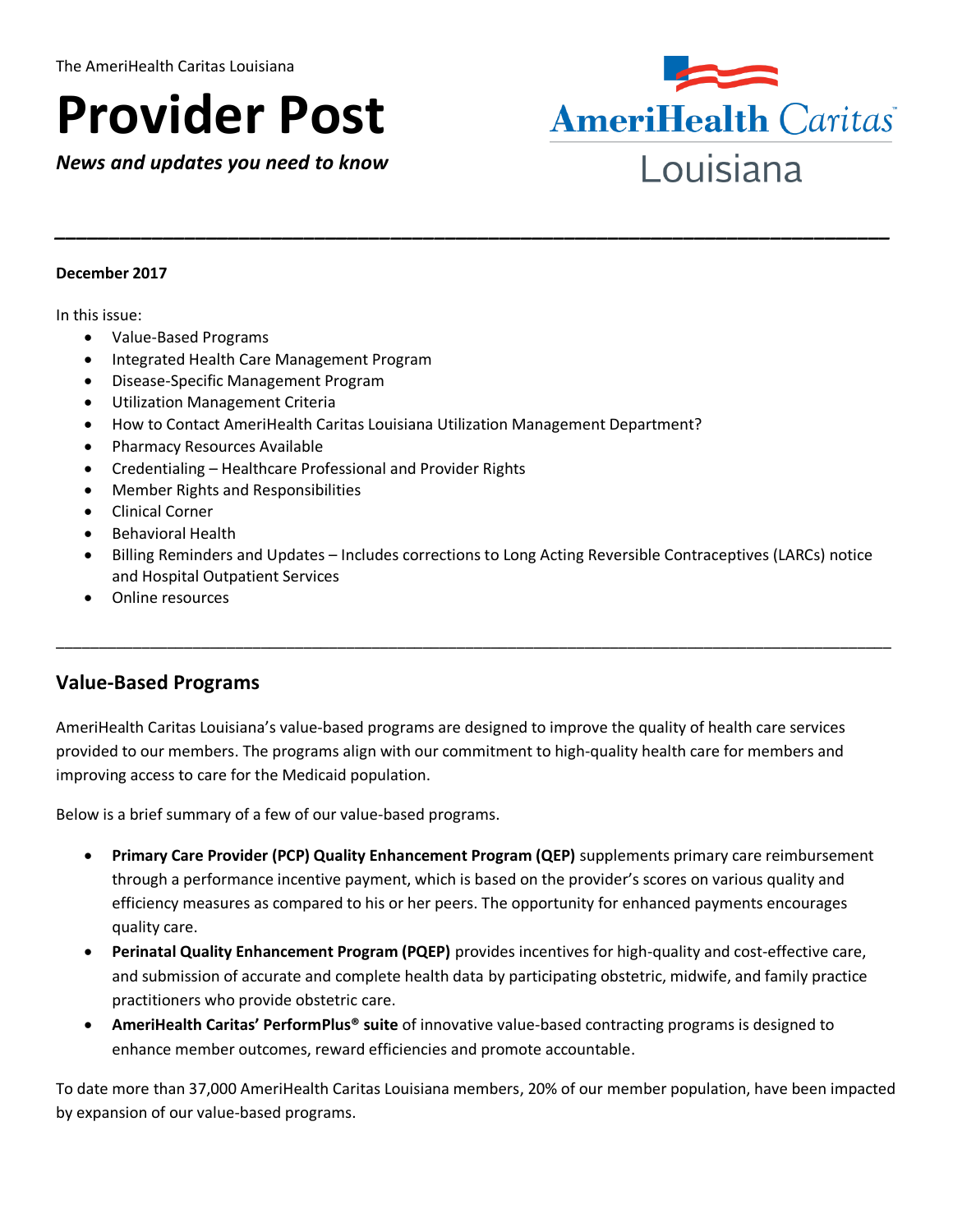For additional information about these programs, please visit our website at [www.amerihealthcaritasla.com](http://www.amerihealthcaritasla.com/) or contact your Account Executive. A list of Account Executives and their perspective territories can be found on our website under Providers > Resources.

\_\_\_\_\_\_\_\_\_\_\_\_\_\_\_\_\_\_\_\_\_\_\_\_\_\_\_\_\_\_\_\_\_\_\_\_\_\_\_\_\_\_\_\_\_\_\_\_\_\_\_\_\_\_\_\_\_\_\_\_\_\_\_\_\_\_\_\_\_\_\_\_\_\_\_\_\_\_\_\_\_\_\_\_\_\_\_\_\_\_\_\_\_\_\_\_\_\_

## **What is Integrated Health Care Management (IHCM)?**

At AmeriHealth Caritas Louisiana, we work to address care gaps and foster health equity with our integrated health care management (IHCM) program. This program utilizes a member-centric support system with a multidisciplinary approach to drive communication and care plan development. AmeriHealth Caritas Louisiana's IHCM program integrates physical health, behavioral health, and social and environmental supports. We consider our member's conditions when developing a comprehensive plan of care tailored for the individual.

We welcome the referral of your patients who are AmeriHealth Caritas Louisiana members and who you feel would benefit from IHCM.

There are two ways to refer members to IHCM:

- 1. Fax the "Let Us Know" Member Intervention Request form to the Rapid Response and Outreach Team at 1-866- 426-7309.
- 2. Refer your patient to care management by calling the Rapid Response and Outreach Team at 1-888-643-0005.

You can find additional information about the programs offered through IHCM by visiting our website at [www.amerihealthcaritasla.com](http://www.amerihealthcaritasla.com/) > Provider > Resources.

## **Disease-Specific Management Programs**

We have several disease-specific management programs. Interventions range from one-on-one nurse interaction for high-risk members to periodic educational mailings for low-risk members. The goal of all of our disease-specific management programs is to improve the quality of life for members participating in the disease-specific management program. We strive to accomplish this goal by providing risk-appropriate case management and education services with a special emphasis on promoting self-management.

\_\_\_\_\_\_\_\_\_\_\_\_\_\_\_\_\_\_\_\_\_\_\_\_\_\_\_\_\_\_\_\_\_\_\_\_\_\_\_\_\_\_\_\_\_\_\_\_\_\_\_\_\_\_\_\_\_\_\_\_\_\_\_\_\_\_\_\_\_\_\_\_\_\_\_\_\_\_\_\_\_\_\_\_\_\_\_\_\_\_\_\_\_\_\_\_\_\_

- **Asthma:** The asthma management program, *Breathe Easy*, is for members of all ages with asthma. We especially promote member compliance with controller medications. Our program is based on current asthma practice guidelines from the National Heart, Lung, and Blood Institute, accessible by visiting their website at [www.nhlbi.nih.gov](http://www.nhlbi.nih.gov/) and clicking on Health Professionals.
- **Diabetes:** The diabetes management program, *In Control*, is for members of all ages with diabetes. The goal of the program is to prevent or reduce long-term complications from diabetes. Our program is based on current diabetes practice guidelines from the American Diabetes Association, accessible by visiting their website at [www.professional.diabetes.org](http://www.professional.diabetes.org/) and clicking on Clinical Corner.
- **Cardiovascular disease:** The heart failure management program, *Living Well*, emphasizes self-management interventions, such as daily weight measurement and medication compliance. Our program is based on current heart failure guidelines from the American College of Cardiology Foundation/American Heart Association.

\_\_\_\_\_\_\_\_\_\_\_\_\_\_\_\_\_\_\_\_\_\_\_\_\_\_\_\_\_\_\_\_\_\_\_\_\_\_\_\_\_\_\_\_\_\_\_\_\_\_\_\_\_\_\_\_\_\_\_\_\_\_\_\_\_\_\_\_\_\_\_\_\_\_\_\_\_\_\_\_\_\_\_\_\_\_\_\_\_\_\_\_\_\_\_\_\_\_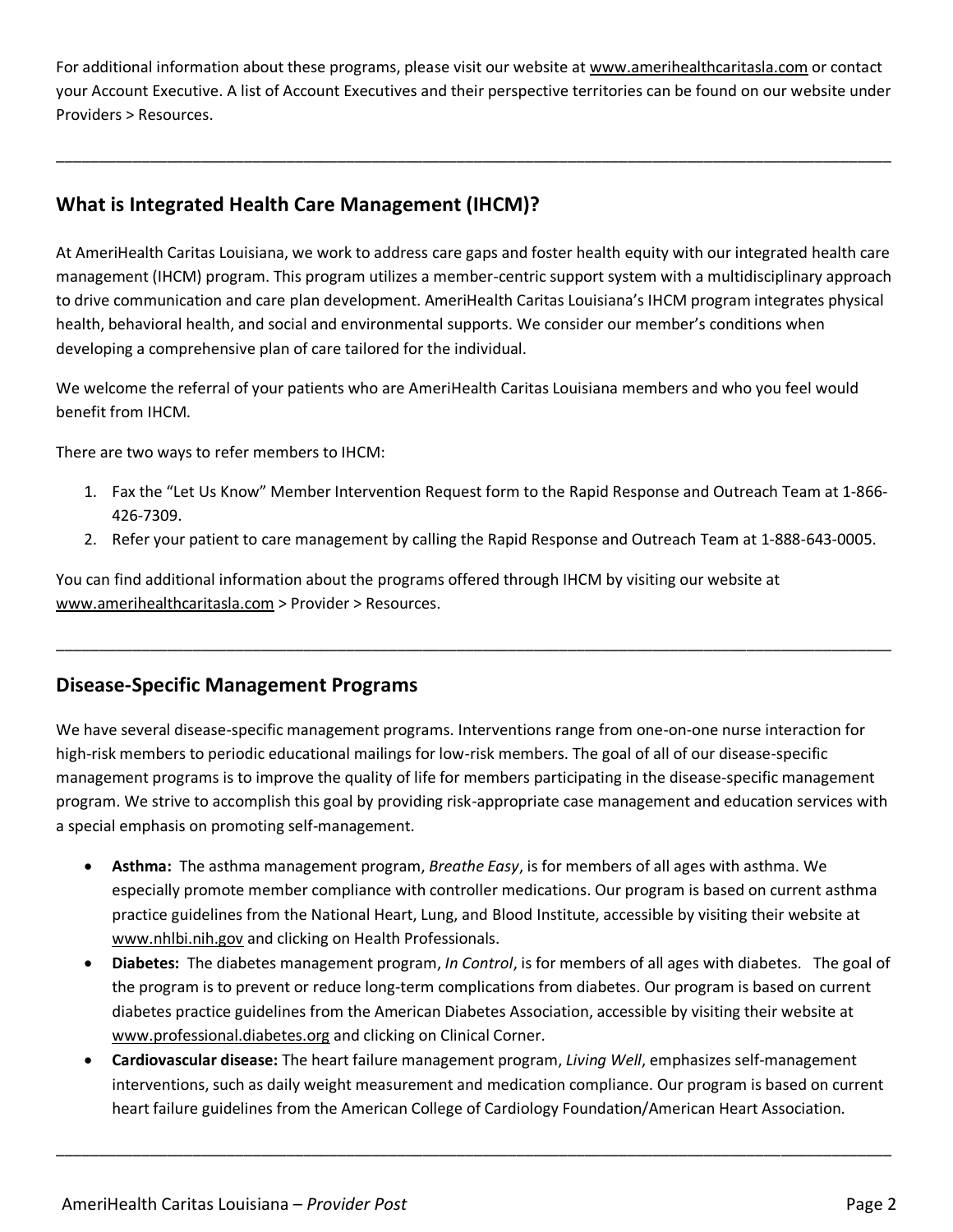## **Did you know AmeriHealth Caritas Louisiana will provide Utilization Management Criteria upon request?**

AmeriHealth Caritas Louisiana will provide its Utilization Management (UM) criteria to network providers upon request. To obtain a copy of AmeriHealth Caritas Louisiana UM criteria:

- Call the UM Department at 1-888-913-0350
- Identify the specific criteria you are requesting
- Provide a fax number or mailing address

Please remember that AmeriHealth Caritas Louisiana has Medical Directors and Physician Advisors who are available to address UM issues or answer your questions regarding decisions relating to Prior Authorization, DME, Home Health Care and Concurrent Review. To contact these resources call the UM Department at: 1-888-913-0350.

Additionally, AmeriHealth Caritas Louisiana would like to remind health care providers of our affirmation statement regarding incentives:

- Utilization management (UM) decisions are based only on appropriateness of care and service and existence of coverage
- Providers, associates or other individuals conducting utilization review are not rewarded by AmeriHealth Caritas Louisiana for issuing denials of coverage or service; and
- Financial incentives for UM decision makers do not encourage decisions that result in under- utilization.

## **How to Contact AmeriHealth Caritas Louisiana Utilization Management (UM) Department?**

AmeriHealth Caritas Louisiana provides the following ways for providers and members to contact AmeriHealth Caritas Louisiana's UM department:

- The UM Department is available to answer calls during normal business hours, 8:00 am 5:00 pm (CST). The toll free number is 1-888-913-0350.
- After business hours, on weekends, and holidays, health care providers and members can contact the On-Call Nurse 24 hours a day, 7 days a week at 1-888-632-0009.
- We offer TDD/TTY services for members who need them.

## **Pharmacy Resources Available**

A comprehensive drug list for AmeriHealth Caritas Louisiana is available on our website at [www.amerihealthcaritasla.com](http://www.amerihealthcaritasla.com/) under the Pharmacy tab.

The drug list can be accessed and reviewed in two ways:

- 1. A printable PDF version is available by clicking on the **Printable Formulary** link.
- 2. A searchable version is available by clicking the **Searchable Formulary** link.

Throughout the year, the AmeriHealth Caritas Louisiana Pharmacy and Therapeutic Committee approves formulary changes. These changes are published as a Formulary Changes document, which can be found under the Pharmacy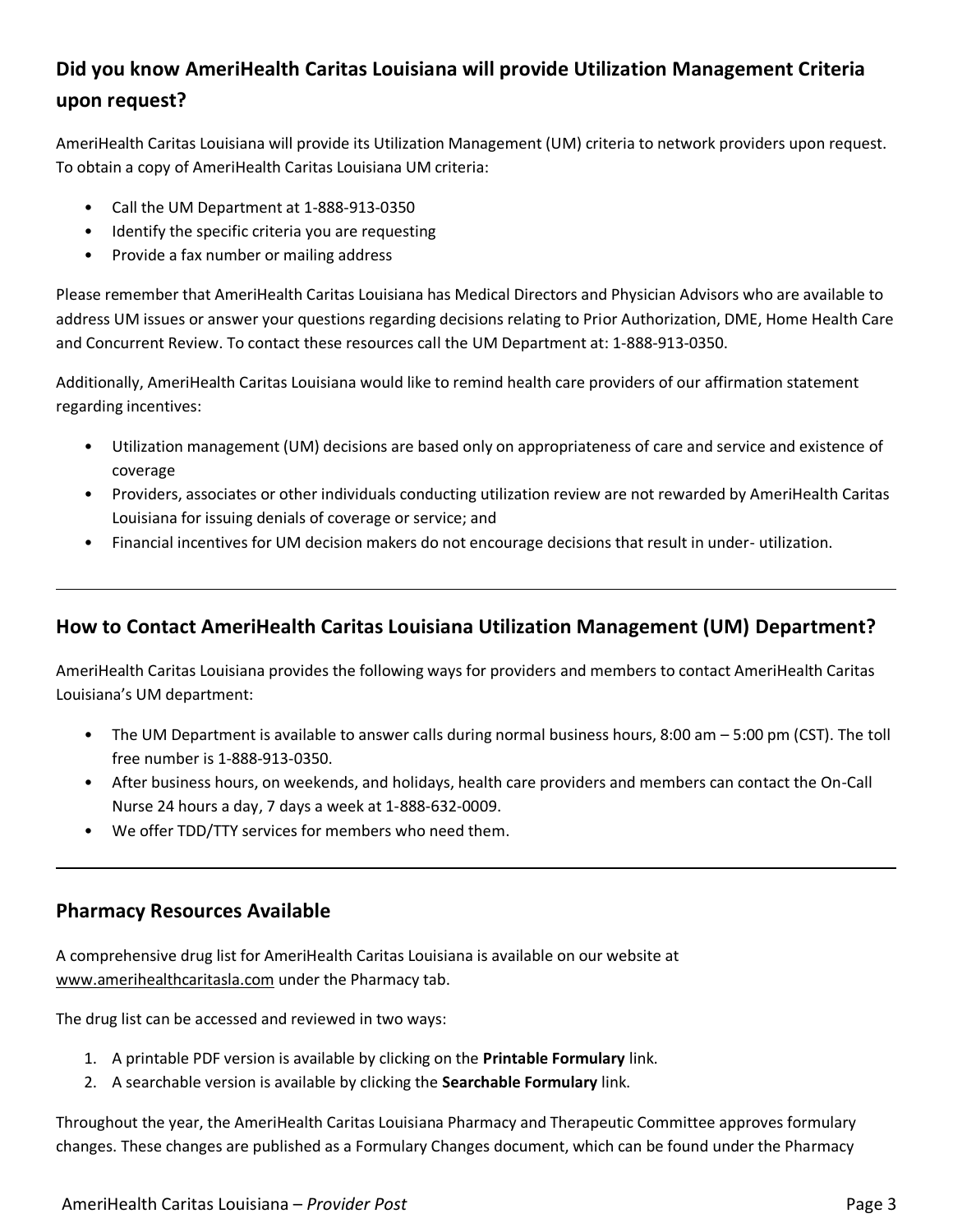section at [www.amerihealthcaritasla.com/pharmacy.](http://www.amerihealthcaritasla.com/pharmacy) Please visit the pharmacy site regularly to keep up to date with the latest changes.

The searchable formulary lists our guidelines for these drugs, such as any quantity limits, therapeutic interchange, step therapy criteria, prior authorization requirements and more.

Prescribers who wish to prescribe brand name products must furnish documentation of generic treatment failure. The treatment failure must be directly attributed to the patient's use of a generic form of the brand name product.

Requests for Prior Authorization of medications should be directed to PerformRx at 1-800-684-5502 or faxed to 1-855- 452-9131. Providers may also submit Prior Authorization requests using the Online PA request form at [http://www.amerihealthcaritasla.com/pharmacy/priorauth.aspx.](http://www.amerihealthcaritasla.com/pharmacy/priorauth.aspx) In most cases where the prescribing health care professional/provider has not obtained Prior Authorization, members will receive a three-day supply of the medication and Perform Rx may make a request for clinical information to the prescriber.

For detailed information on pharmacy services, prior authorization requirements, member benefits, and more on our website at www.amerihealthcaritasla.com.

## **Credentialing - Healthcare Professional and Provider Rights**

After the submission of the credentialing application, health care providers have the following rights:

- To review information submitted to support their credentialing application, with the exception of references, recommendations, and peer-protected information obtained by the plan.
- To correct erroneous information. When information obtained by the Credentialing department varies from information provided by the provider, the Credentialing department will notify the provider to correct the discrepancy.
- To be informed, upon request, of the status of their credentialing or recredentialing application.
- To be notified within 14 calendar days of the Credentialing Committee/Medical Director review decision.
- To appeal any recredentialing denial or network termination within 30 calendar days of receiving written notification of the decision.
- To know that all documentation and other information received for the purpose of credentialing and recredentialing is considered confidential and is stored in a secure location that is only accessed by authorized plan associates.
- To receive notification of these rights.

To request any of the above, providers should contact the AmeriHealth Caritas Corporate Credentialing department at the following address: AmeriHealth Caritas, Attn: Credentialing Department, 200 Stevens Drive, Philadelphia, PA 19113.

#### **Member Rights and Responsibilities**

AmeriHealth Caritas Louisiana members have rights that must be honored by all AmeriHealth Caritas Louisiana associates and affiliated providers. AmeriHealth Caritas Louisiana members also have responsibilities.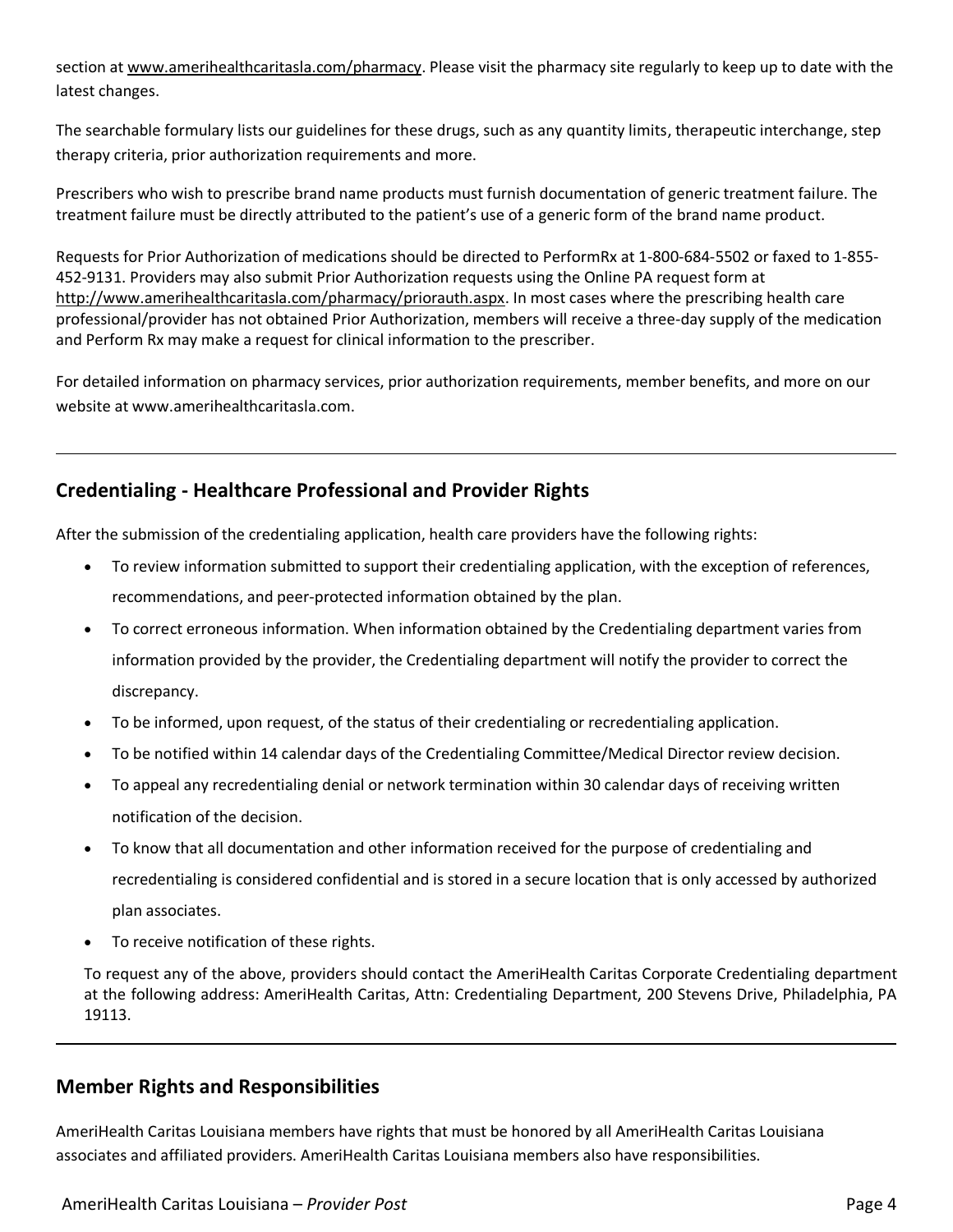Member rights and responsibilities are outlined in the Member Rights and Responsibilities section of the AmeriHealth Caritas Louisiana Member Handbook. You can find the Member Handbook online at www.amerihealthcaritasla.com > Members > Getting Started > Member Handbooks.

## **Clinical Corner**

#### REMINDER: ATTENTION PRESCRIBERS OF ADHD MEDICATIONS

When a patient has a negative, 120-day (4 month), medication period and the patient is restarted on ADHD medication, HEDIS considers this as a qualifying "initiation" that requires a 30-day follow up appointment. EXAMPLE: If a patient takes a summer break from their ADHD medication and that time frame is 120 days or more, that is considered a qualifying initiation and a 30-day follow up appointment is required for the HEDIS Initiation measure.

#### JANUARY IS HUMAN PAPILLOMAVIRUS VACCINE (HPV) AWARENESS MONTH

In preparation of HPV Awareness, we'd like to remind our providers of the Medical Record Documentation Guidelines for HPV:

- HPV vaccines must be administered on or after the  $9<sup>th</sup>$  birthday or before the  $13<sup>th</sup>$  birthday to meet HEDIS compliance
- Two HPV vaccines at least 146 days between the first and second dose
- A note indicating the name of the specific antigen and the date of service **OR** a copy of health department immunization records, e.g., LINKS
- If vaccines are missing please include:
	- o Documentation of parental refusal
	- o Patient contraindications/allergies

#### INCENTIVE TO IMPROVE OUTCOMES IN COMPREHENSIVE DIABETES CARE

Effective with dates of service January 1, 2018, AmeriHealth Caritas Louisiana has expanded its list of comprehensive diabetes care services that are eligible for a supplemental reimbursement. As part of our continued effort to improve outcomes in comprehensive diabetes care, AmeriHealth Caritas Louisiana is requesting that providers use CPT CAT II codes when care is provided to members with diabetes. A supplemental reimbursement will be paid where the following services are rendered and billed in conjunction with a diagnosis of diabetes:

| <b>CPT CAT II Code</b> | <b>Description</b>                                    | <b>Supplemental</b><br><b>Reimbursement</b> | <b>Age Limit</b> | <b>Frequency</b> |
|------------------------|-------------------------------------------------------|---------------------------------------------|------------------|------------------|
| 3044F                  | Most recent<br>HbA1c level less<br>than 7.0%          | \$10                                        | 18 and over      | Once per 90 days |
| 3045F                  | Most recent<br>HbA1c level<br>between $7.0 -$<br>9.0% | \$10                                        | 18 and over      | Once per 90 days |
| 3046F                  | Most recent<br>HbA1c level                            | \$10                                        | 18 and over      | Once per 90 days |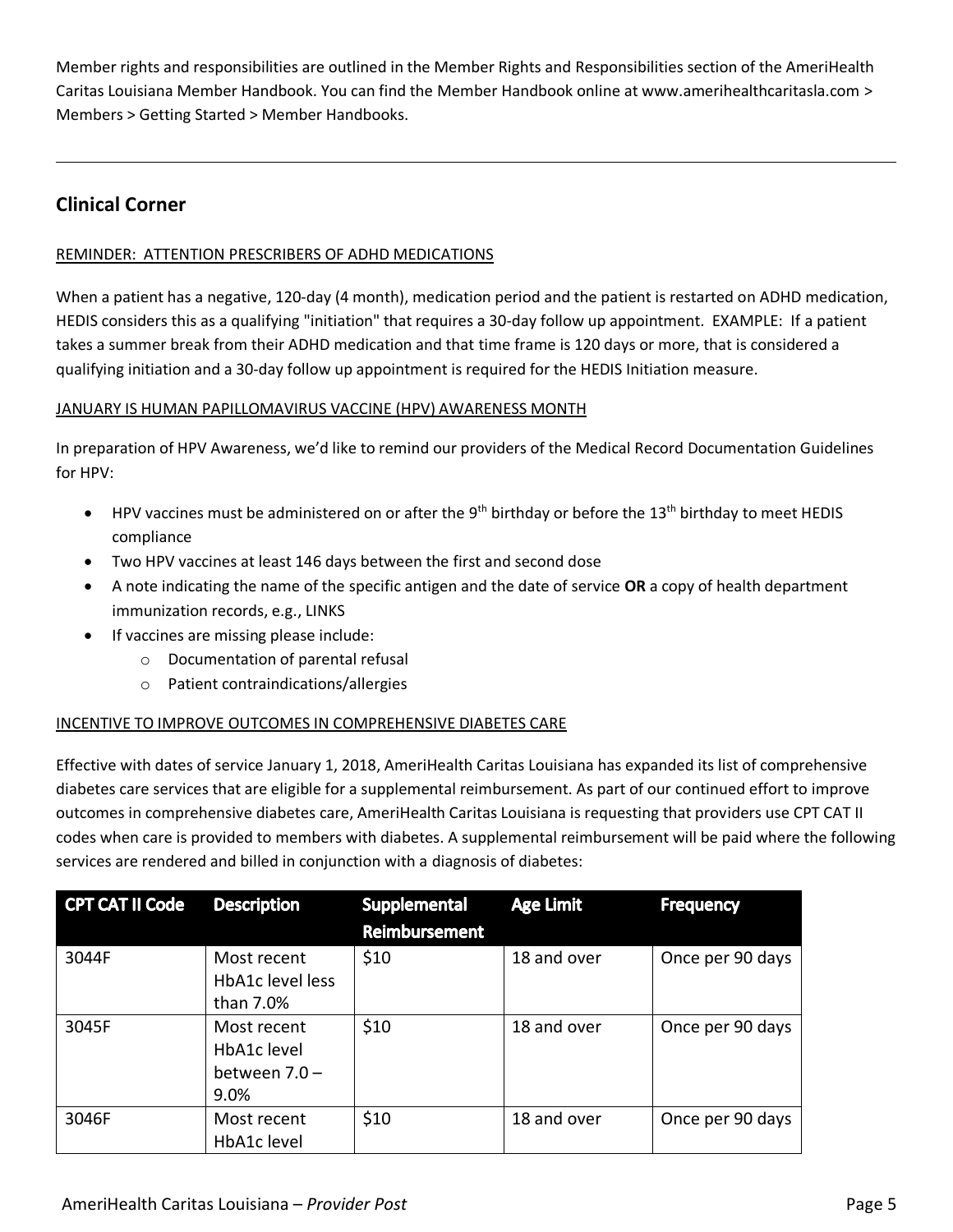|         | greater than<br>9.0%                                                            |      |             |                         |
|---------|---------------------------------------------------------------------------------|------|-------------|-------------------------|
| 3072F*  | Low risk for<br>retinopathy (no<br>evidence of<br>retinopathy in<br>prior year) | \$10 | 18 and over | Once per year           |
| 3074F** | Most recent<br>systolic blood<br>pressure <130<br>mm Hg                         | \$5  | 18 and over | One pair per 90<br>days |
| 3075F** | Most recent<br>systolic blood<br>pressure 130-<br>139 mm Hg                     | \$5  | 18 and over | One pair per 90<br>days |
| 3077F** | Most recent<br>systolic blood<br>pressure >=140<br>mm Hg                        | \$5  | 18 and over | One pair per 90<br>days |
| 3078F** | Most recent<br>diastolic blood<br>pressure <80<br>mm Hg                         | \$5  | 18 and over | One pair per 90<br>days |
| 3079F** | Most recent<br>diastolic blood<br>pressure 80-89<br>mm Hg                       | \$5  | 18 and over | One pair per 90<br>days |
| 3080F** | Most recent<br>diastolic blood<br>pressure >=90<br>mm Hg                        | \$5  | 18 and over | One pair per 90<br>days |

When billing these codes, providers will need to enter a charge of \$5.00 or \$10.00 to receive the full supplemental reimbursement. Reimbursement will not exceed your billed charges.

 Federally Qualified Health Centers (FQHCs) and Rural Health Clinics (RHCs) that meet criteria are also eligible for this incentive. When the above codes are billed according to the above criteria, the supplemental reimbursement will be paid in addition to the encounter rate.

\_\_\_\_\_\_\_\_\_\_\_\_\_\_\_\_\_\_\_\_\_\_\_\_\_\_\_\_\_\_\_\_\_\_\_\_\_\_\_\_\_\_\_\_\_\_\_\_\_\_\_\_\_\_\_\_\_\_\_\_\_\_\_\_\_\_\_\_\_\_\_\_\_\_\_\_\_\_\_\_\_\_\_\_\_\_\_\_\_\_\_\_\_\_\_\_\_\_

\*Incentive for CPT CAT II code 3072F began October 1, 2015.

\*\*Incentive for CPT CAT II codes 3044F, 3045F, and 3046 F began October 1, 2017.

## **Behavioral Health**

BEHAVIORAL HEALTH TREATMENT RECORD REVIEW REQUIREMENTS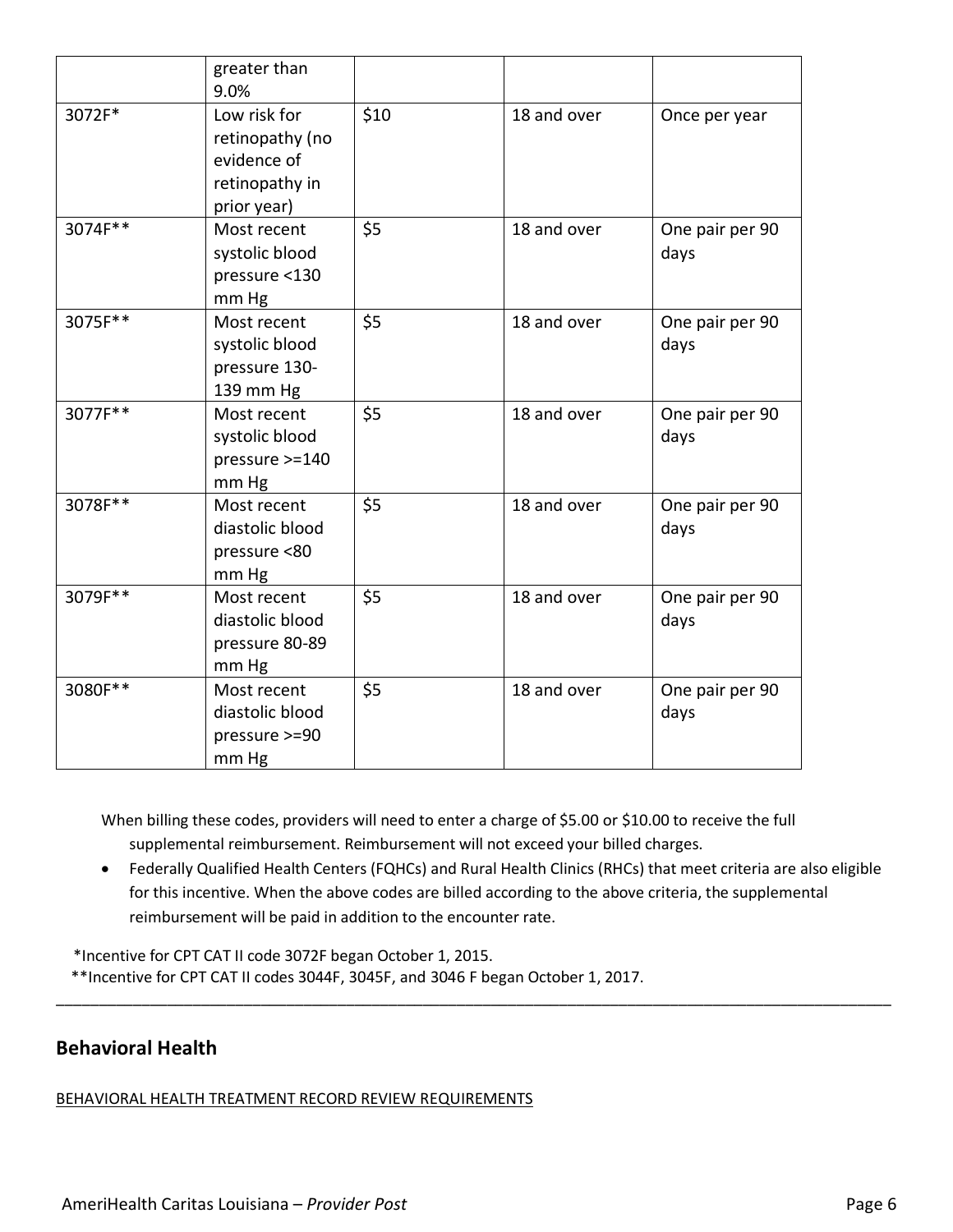ACLA's Quality Improvement department conducts behavioral health treatment record reviews to help ensure provider compliance with record keeping requirements for the Healthy Louisiana program. These documentation standards are available on our website at www.amerihealthcaritasla.com > Providers > Behavioral Health Resources.

#### BEHAVIORAL HEALTH TOOLKIT NOW AVAILABLE ONLINE

The Behavioral Health Toolkit is a reference guide that provides behavioral health education and support for our network providers. The toolkit includes an overview of common behavioral health disorders, medication management, assessments, screening tools, resources, and follow up for each disorder. To access the AmeriHealth Caritas Louisiana Behavioral Health Toolkit visit the Provider center of our website at [www.amerihealthcaritasla.com](http://www.amerihealthcaritasla.com/) and click on Behavioral Health Toolkit.

\_\_\_\_\_\_\_\_\_\_\_\_\_\_\_\_\_\_\_\_\_\_\_\_\_\_\_\_\_\_\_\_\_\_\_\_\_\_\_\_\_\_\_\_\_\_\_\_\_\_\_\_\_\_\_\_\_\_\_\_\_\_\_\_\_\_\_\_\_\_\_\_\_\_\_\_\_\_\_\_\_\_\_\_\_\_\_\_\_\_\_\_\_\_\_\_\_\_

## **Billing Reminders and Updates –**

*All claims submitted to AmeriHealth Caritas Louisiana must comply with applicable state and federal requirements, including Bayou Health state contract requirements, reimbursement policies, and submission requirements. For the most current information on claims submission procedures and health plan policies, please visit our website and refer to the Claims Filing Instructions.*

#### LONG ACTING REVERSIBLE CONTRACEPTIVES (LARCs) UPDATE

Effective October 25, 2017, AmeriHealth Caritas Louisiana updated its systems to pay according to Louisiana Department of Health's (LDH) policy on LARCs. The actual device will be paid at 100% of the Louisiana Medicaid DME POS Fee Schedule instead of 80% of the Fee Schedule.

In addition, in accordance with the revised Informational Bulletin from LDH (IB 16-11), AmeriHealth Caritas Louisiana now accepts place of service 11 (office), 19 (off campus-outpatient hospital), 22 (on campus-outpatient hospital), and 21 (inpatient hospital) for dates of service January 1, 2017 and forward.

Providers do not need to take action. Claims with dates of service 06/20/2014 to 10/24/17 will automatically be reprocessed by December 31, 2017.

**Reminder:** The LARC device must be billed on a CMS 1500.

For additional information, please refer to Informational Bulletin 16-11 on LDH's website at [www.ldh.louisiana.gov.](http://www.ldh.louisiana.gov/)

#### AMBULANCE CLAIMS BILLED WITH MODIFIERS GY, QL AND TQ

Pursuant to CMS policy, effective September 15, 2017, AmeriHealth Caritas Louisiana began denying ambulance claims billed with modifiers GY, QL, TQ with denial code "PSO - Not a Covered Service."

#### HOSPITAL OUTPATIENT SERVICES UPDATES

Effective September 30, 2017, AmeriHealth Caritas Louisiana updated its systems to pay the hospital outpatient services listed below according to the following guidelines:

 HCPCS code range 97161-97168 will be reimbursed when appropriately billed with revenue codes 424, 434, and 454;